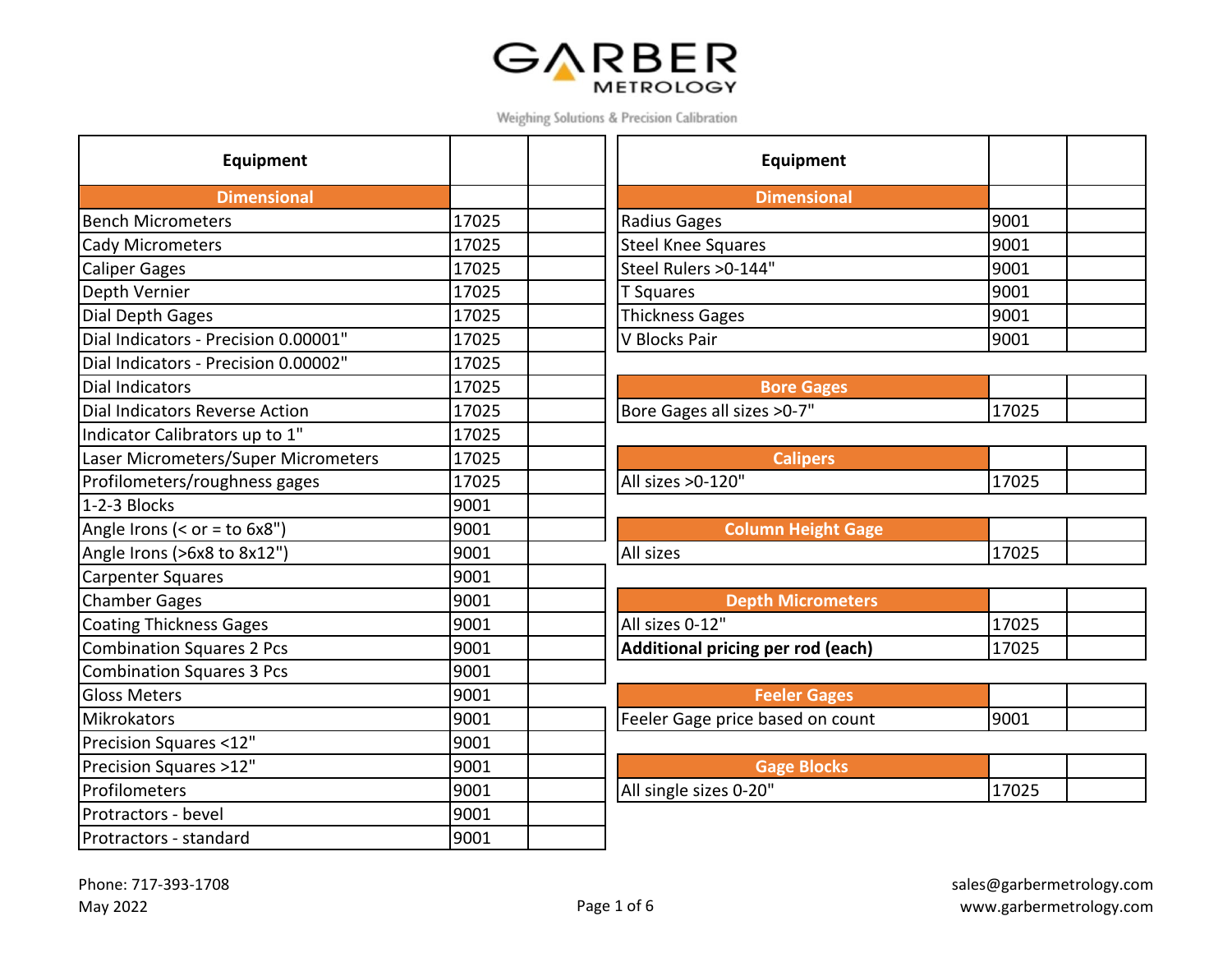

| Equipment                                     |       | Equipment                                                        |       |
|-----------------------------------------------|-------|------------------------------------------------------------------|-------|
| <b>Gage Block Sets</b>                        |       | <b>Multi-Anvil Micrometers Includes 1 Anvil</b>                  |       |
| All sets priced per piece based on count      | 17025 | All sizes > 0-36"                                                | 17025 |
|                                               |       | <b>Additional price per anvil</b>                                | 17025 |
| <b>Hardness</b>                               |       |                                                                  |       |
| Durometers A, B, C, D, O, DO & E              | 17025 | <b>OD Micrometers</b>                                            |       |
| <b>Hardness Testers</b>                       | 9001  | All sizes > 0-30"                                                | 17025 |
| Hardness Testers - portable (Rebound)         | 9001  | Additional price per Length Standards according to count & sizes |       |
| <b>Additional price per scale</b>             | 9001  | Additional price per rod (each)                                  | 9001  |
|                                               |       | Additional price per head (each)                                 | 17025 |
| <b>Height Gages- Mechanical &amp; Digital</b> |       | Additional price per spacer (each)                               | 9001  |
| All sizes >0-48"                              | 17025 |                                                                  |       |
| All sizes >48-60"                             | 9001  | <b>Parallel Sets</b>                                             |       |
|                                               |       | Per set up to 4"                                                 | 17025 |
| ID Micrometers includes one head & rod        |       | Per set >4"                                                      | 9001  |
| ID Micrometers includes one head & rod        | 17025 |                                                                  |       |
| Additional price per rod (each)               | 17025 | Pins Class Z, ZZ, Y                                              |       |
| Additional price per head (each)              | 17025 | Individual Pins (per pin)                                        | 17025 |
| Additional price per spacer (each)            | 9001  | Pin Sets prices based on count                                   | 17025 |
| Aditional price per Rings based on size       |       | DELTRONIC Pin Gage Sets price based on count                     | 17025 |
|                                               |       |                                                                  |       |
| <b>Length Standards</b>                       |       | <b>Plain Plugs Class XXX</b>                                     |       |
| Price per all sizes 0-42" (each)              | 17025 | All sizes > 0-3" (per member)                                    | 9001  |
|                                               |       | Plain Plugs Crest Check 0.005-8"                                 | 9001  |
| <b>Levels</b>                                 |       | Plain Rings 6 Step Crest Check $\leq 1$ "                        | 9001  |
| Digital Smart Level                           | 17025 |                                                                  |       |
| Machinist                                     | 9001  |                                                                  |       |
| Mechanics                                     | 9001  |                                                                  |       |
| Precision                                     | 9001  |                                                                  |       |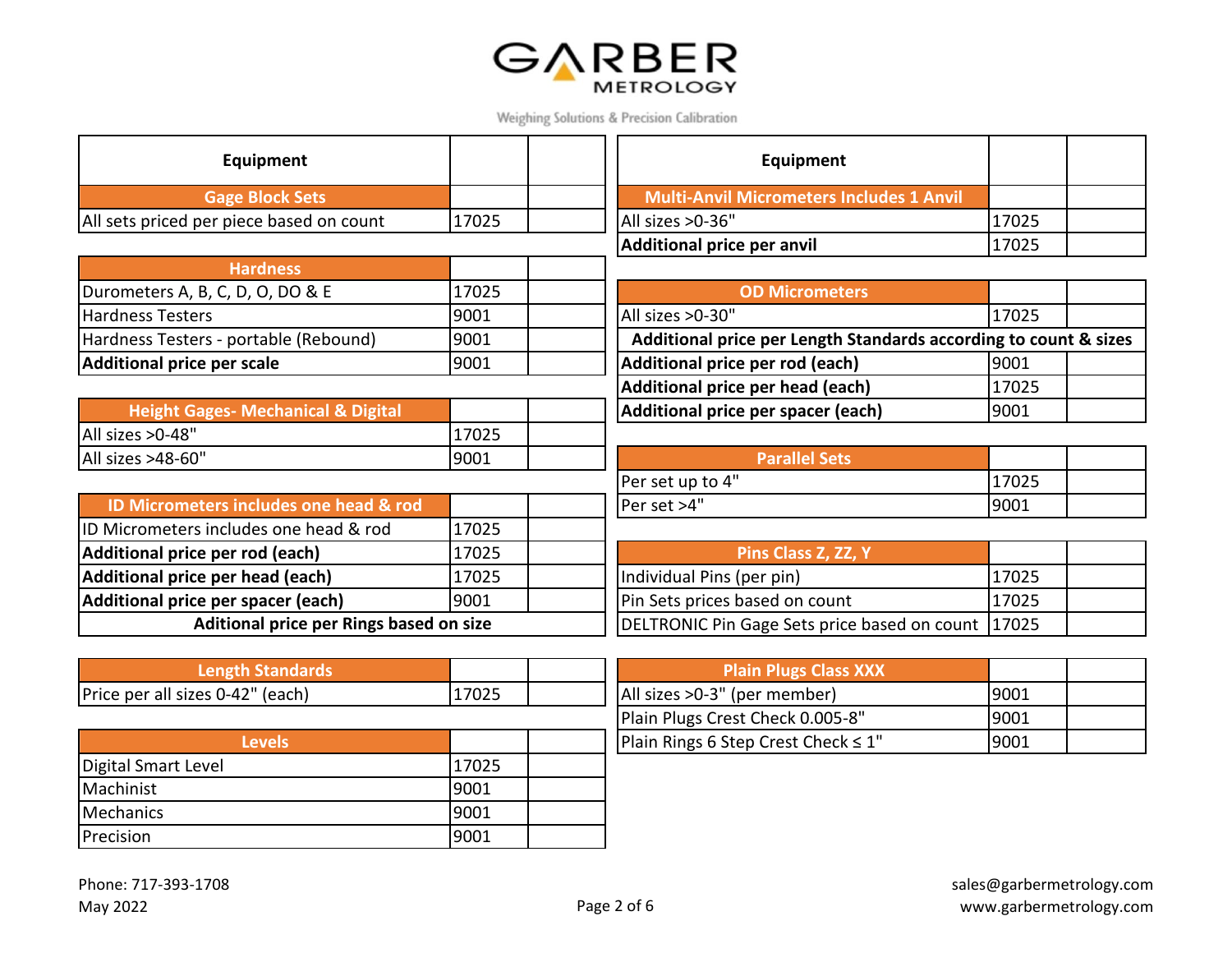

| Equipment                         |       | Equipment              |       |  |
|-----------------------------------|-------|------------------------|-------|--|
| Plain Plugs Class ZZ, Z, Y, X, XX |       | Thread Rings E/M       |       |  |
| All sizes >0 to 12" (per member)  | 17025 | All sizes >0-8" (each) | 17025 |  |
| All sizes >12"                    | 9001  | All sizes >8" (each)   | 9001  |  |

| <b>Plain Rings</b>                             |       | <b>Thread Rings NPT</b>                        |       |
|------------------------------------------------|-------|------------------------------------------------|-------|
| All sizes >.04-18"                             | 17025 | All sizes >0-3" (sizes >3" must send set plug) | 17025 |
| All sizes >18"                                 | 9001  |                                                |       |
|                                                |       | <b>Electronics</b>                             |       |
| <b>Tape Measures</b>                           |       | Voltmeters                                     | 17025 |
| All prices based on length                     | 9001  | Capacitance Meters                             | 17025 |
|                                                |       | Clamp-On Meters                                | 17025 |
| <b>Thread Plugs ACME Setting &amp; Working</b> |       | <b>Current Clamps</b>                          | 17025 |
| All sizes >0-12" ACME (per member)             | 17025 | <b>Data Acquisition Units</b>                  | 17025 |
| All sizes >12" ACME (per member)               | 9001  | Dielectric Testers (Hipots)                    | 17025 |
|                                                |       | <b>Electrical Testers</b>                      | 17025 |
| <b>Thread Plugs E/M Setting &amp; Working</b>  |       | <b>Function Generators</b>                     | 17025 |
| All sizes >0-12" (per member)                  | 17025 | <b>Gauss Meters</b>                            | 17025 |
| All sizes >12" (per member)                    | 9001  | <b>Ground Testers</b>                          | 17025 |
|                                                |       | <b>High Voltage Probes</b>                     | 17025 |
| <b>Thread Plugs NPT</b>                        |       | Meg-Ohm Meters/Meggers                         | 17025 |
| All sizes > 0-6"                               | 17025 | Power Supplies & Sources(AC)                   | 17025 |
| All sizes >6-9"                                | 9001  | Power Supplies & Sources(DC)                   | 17025 |
|                                                |       | <b>Process Calibrators</b>                     | 17025 |
| <b>Thread Rings ACME</b>                       |       | <b>Process Meters</b>                          | 17025 |
| All sizes >0-8" ACME (each) must send set-plug | 17025 | <b>Resistance Decade Boxes</b>                 | 17025 |
| All sizes >8" ACME (each) must send set-plug   | 9001  | Resistors                                      | 17025 |

Scope Meters 17025 Signal Generators 17025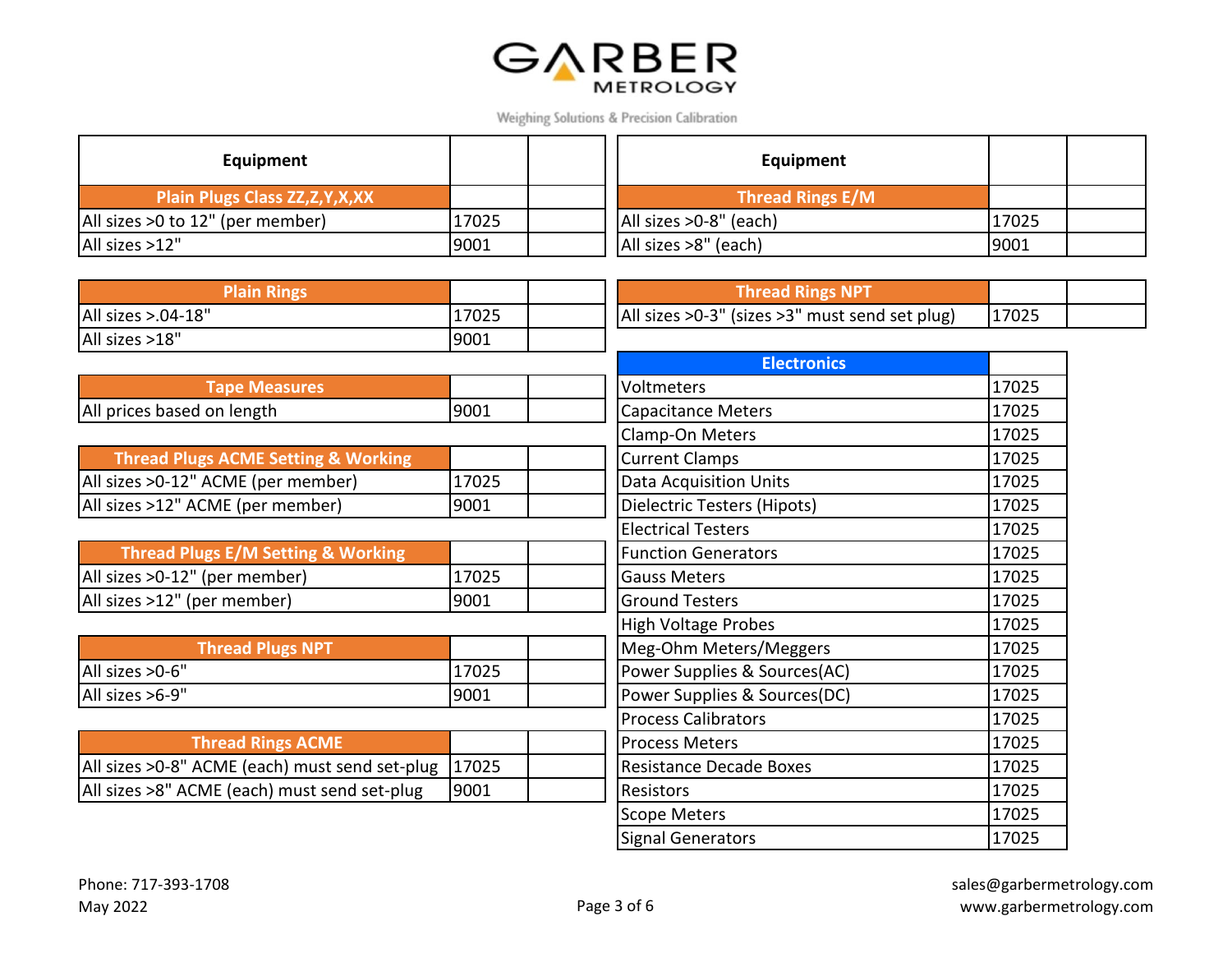## **GARBER**

Weighing Solutions & Precision Calibration

| Equipment                         |       | Equipment                           |       |
|-----------------------------------|-------|-------------------------------------|-------|
| <b>Electronics</b>                |       | <b>Frequency (Non-RF)</b>           |       |
| <b>Surface Resistivity Meters</b> | 17025 | <b>Universal/Frequency Counters</b> | 17025 |
| Wattmeters                        | 17025 | <b>Function Generators</b>          | 9001  |
| Wrist Strap/Foot Strap Checkers   | 17025 | <b>Signal Generators</b>            | 9001  |
| lonizers                          | 9001  |                                     |       |
| <b>LCR Meters</b>                 | 9001  | <b>Multimeters</b>                  |       |
| Milli-Ohm Meters                  | 9001  | 3.5 Digit                           | 17025 |
| Sound Level Meters                | 9001  | 4.5 Digit                           | 17025 |
| Spectrophotometers                | 9001  | 5.5 Digit                           | 17025 |
| Stroboscopes                      | 9001  | 6.5 Digit                           | 17025 |
| Tachometers - Optical/Photo       | 9001  | 7.5 Digit                           | 9001  |
| Timers/Stopwatches                | 9001  |                                     |       |
| <b>Welders</b>                    | 9001  | <b>PXI Cards</b>                    |       |

| <b>2 Channel Oscilloscopes</b> |       | National Instruments - Most models |
|--------------------------------|-------|------------------------------------|
| All sizes 30MHz to 600MHz      | 17025 |                                    |
| All sizes >600MHz              | 19001 | <b>Power Meters (Non-RF)</b>       |

| <b>4 Channel Oscilloscopes</b> |       | <b>IPower Analyzers</b> | .7025 |
|--------------------------------|-------|-------------------------|-------|
| All sizes 30MHz to 600MHz      | .7025 | <b>Power Meters</b>     | .7025 |
| All sizes >600MHz              | 9001  |                         |       |

| <b>Current Shunts</b>    |       | Hydrometers         | 1702 |
|--------------------------|-------|---------------------|------|
| All sizes > 0A-500A 50mV | 17025 | Conductivity Meters | 9001 |
| 500A-2,000A 50mV         | 9001  | <b>IPH Meters</b>   | 9001 |

| Equipment                           |       |  |
|-------------------------------------|-------|--|
| <b>Frequency (Non-RF)</b>           |       |  |
| <b>Universal/Frequency Counters</b> | 17025 |  |
| <b>Function Generators</b>          | 9001  |  |
| <b>Signal Generators</b>            | 9001  |  |

| <b>Multimeters</b> |       |  |
|--------------------|-------|--|
| 3.5 Digit          | 17025 |  |
| 4.5 Digit          | 17025 |  |
| 5.5 Digit          | 17025 |  |
| 6.5 Digit          | 17025 |  |
| 7.5 Digit          | 9001  |  |

|                                | 9001 | <b>PXI Cards</b>                   |       |       |
|--------------------------------|------|------------------------------------|-------|-------|
|                                |      | Keysight - Most models             | '9001 | 17025 |
| <b>2 Channel Oscilloscopes</b> |      | National Instruments - Most models | 19001 | 17025 |

| <b>Power Meters (Non-RF)</b> |       |  |
|------------------------------|-------|--|
| 1 to 6 channels              | 17025 |  |
| Power Analyzers              | 17025 |  |
| Power Meters                 | 17025 |  |

|                       |       | <b>Fluid Property Testers</b>       |       |  |
|-----------------------|-------|-------------------------------------|-------|--|
| <b>Current Shunts</b> |       | Hydrometers                         | 17025 |  |
| A 50mV                | 17025 | Conductivity Meters                 | 9001  |  |
| JmV                   | 9001  | <b>PH Meters</b>                    | 9001  |  |
|                       |       | <b>Viscosity Cups</b>               | 9001  |  |
|                       |       | Viscosity Meters includes 1 spindle | 9001  |  |
|                       |       | Additional price per spindle        | 9001  |  |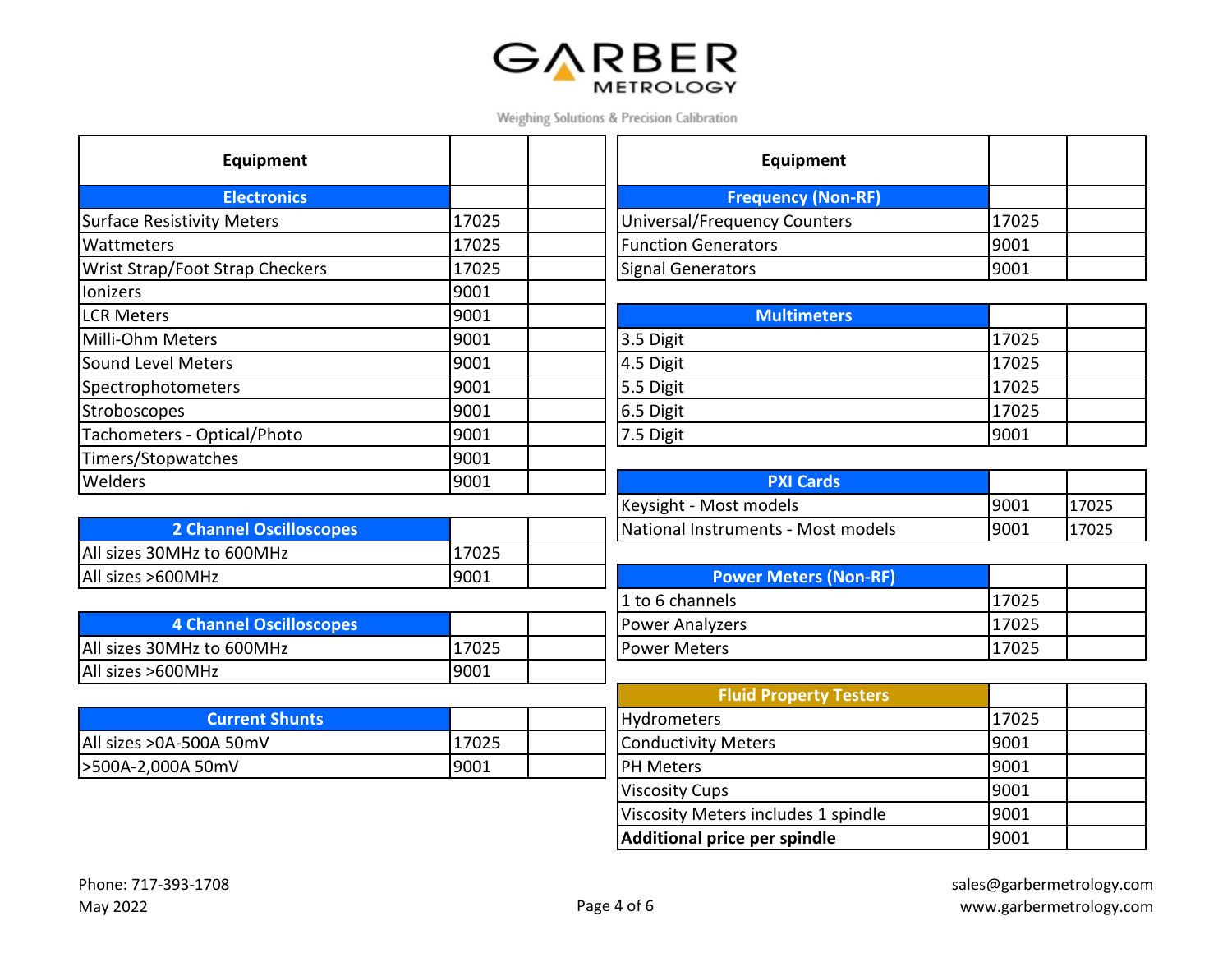

| Equipment                                  |       | <b>Equipment</b>                               |       |
|--------------------------------------------|-------|------------------------------------------------|-------|
| <b>Force</b>                               |       | <b>Surface Plate Calibration &amp; Lapping</b> |       |
| <b>Cable Tensiometers</b>                  | 9001  | All sizes                                      | 17025 |
| <b>Crush Testers</b>                       | 9001  |                                                |       |
| All sizes Dynamometers > 0 lbs - 10,000lbs | 9001  | <b>Temperature/Humidity</b>                    |       |
| All size Force Gages 0-5,000 lbs           | 9001  | *Chart Recorders - Temp/Humidity               | 17025 |
| <b>Hand Held Pull Testers</b>              | 9001  | Chart Recorders - Temp Only                    | 17025 |
| Load Cells 0 - 5,000 lbs extension         | 9001  | Dry Well/Micro Bath Calibrators                | 17025 |
| Pull Testers ≤ 500 lbs                     | 9001  | Environmental Chamber Temp 1 test point        | 17025 |
| <b>Tensile Testers</b>                     | 9001  | Additional price per test point                | N/A   |
|                                            |       |                                                |       |
| <b>Pressure and Vacuum</b>                 |       | <b>Freezer/Temp Controllers</b>                | 17025 |
| Manometers - Digital Only                  | 17025 | Furnaces > 800° F 1 test point                 | 17025 |
| Vacuum Gages                               | 17025 | Additional price per test point                | N/A   |
|                                            |       |                                                |       |
| <b>Pressure Gages</b>                      |       | Incubators                                     | 17025 |
| All sizes >0-10,000 psi                    | 17025 | Ovens 0-800 F 1 test point                     | 17025 |
| All sizes >10,000-20,000 psi               | 9001  | Additional price per test point                | N/A   |
|                                            |       |                                                |       |
| <b>Radio Frequency (RF)</b>                |       | Refrigerators/Temp. Controllers (simulation)   | 17025 |
| Attenuators                                | 9001  |                                                |       |
| Network Analyzers - minimal                | 9001  | <b>RTD Calibrators</b>                         | 17025 |
| Signal Analyzers - minimal                 | 9001  | RTD Probe includes 3 test points               | 17025 |
| Spectrum Analyzers - minimal               | 9001  | Additional price per test point                | N/A   |

| Scales & Balances     |       |  |
|-----------------------|-------|--|
| All Scales & Balances | 17025 |  |

**\*Relative Humidity 17025 in Lab Only, 9001 at Customer Site**